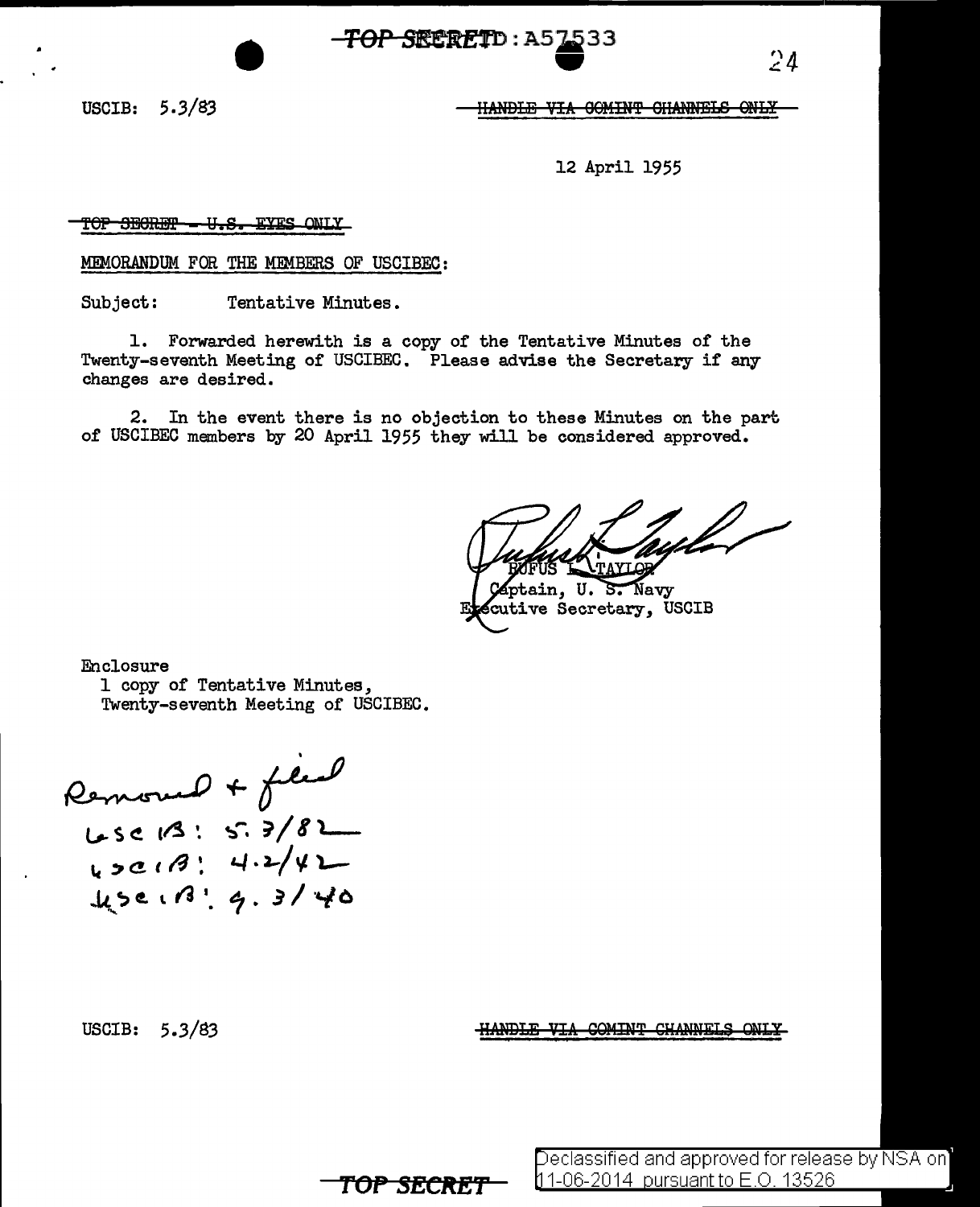# CONFIBENTIAL A57533

### CONFIDENTIAL - U.S. EYES ONLY

### MINUTES OF THE TWENTY-SEVENTH MEETING

### OF THE

### USCIB EXECUTIVE COMMITTEE

Captain Rufus L. Taylor, USN, Chairman

PRESENT:

| DEFENSE:             | Mr. William H. Godel                                                          |
|----------------------|-------------------------------------------------------------------------------|
| STATE:               | Mr. T. A. Polyzoides                                                          |
| FBI:                 | (Not represented)<br>$\mathbf{r}$                                             |
| MSA:                 | Captain J. S. Holtwick, Jr., USN                                              |
| ARMY:                | Lt. Colonel Richard Leffers                                                   |
| NAVY:                | CDR William F. Bringle                                                        |
| AIR FORCE:           | Lt. Colonel Frank J. Harrold, Jr.                                             |
| $CLA$ :              |                                                                               |
| SECRETARIAT:         | Mr. Hamill D. Jones<br>Mrs. Daphne O. Tucker<br><b>OGA</b>                    |
| <b>ALSO PRESENT:</b> |                                                                               |
| DEFENSE:             | Mr. Philip J. Patton<br>Mr. Robert E. Drake                                   |
| STATE:               | Mr. Robert G. Walker                                                          |
| NSA:                 | Mr. Hugh S. Erskine<br>Mr. Benson K. Buffham<br>LCDR Paul J. Karl, Jr., USN   |
| ARMY:                | Lt. Colonel Edwin E. McBride<br>Major Arnie L. Millican<br>Mr. John F. O'Gara |
| NAVY:                | LCDR Dora Davis                                                               |

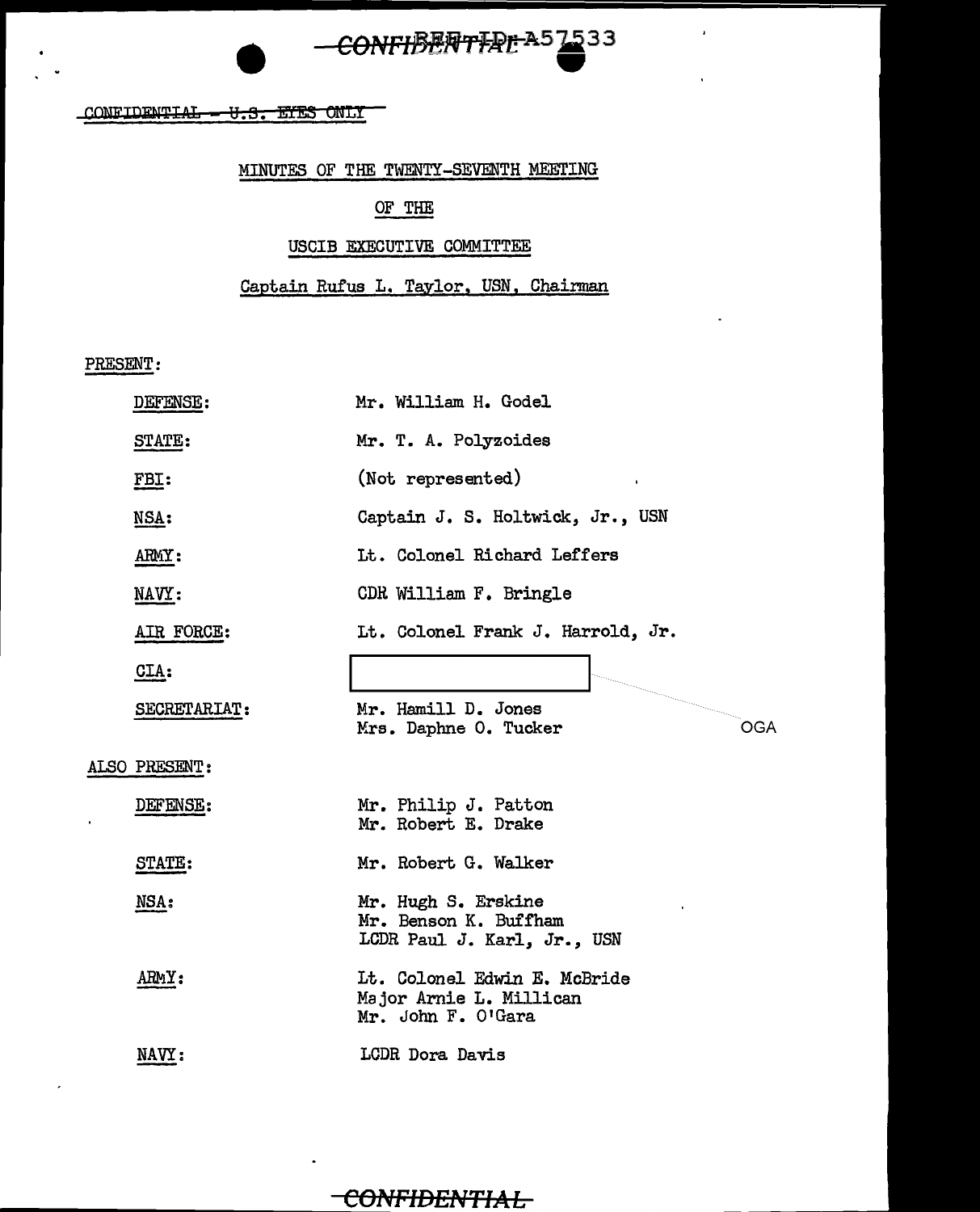## ONFIBENTIRE A57533

#### CONFIDENTIAL - U.S. EYES ONLY  $\bar{\phantom{a}}$

| AIR FORCE:               | Colonel Maurice A. Berry<br>Major Howard L. Shonting<br>Major David Morris<br>Captain Allen T. Miller<br>Mr. David S. Clark |     |
|--------------------------|-----------------------------------------------------------------------------------------------------------------------------|-----|
| <b>CIA:</b>              |                                                                                                                             | OGA |
| <b>MMITTEE CHAIRMEN:</b> | Lt. Colonel Henry C. Simmons, USAF<br>(Intelligence)<br>Major William R. Culmer, USA<br>(Security)                          |     |

The Twenty-Seventh Meeting of the United States Communications<br>Intelligence Board Executive Committee was held at 1330 on 25 March<br>1955, in Room 2E687, the National Defense Building, Washington, D. C.

 $-2-$ 

### **IDENTIAL**